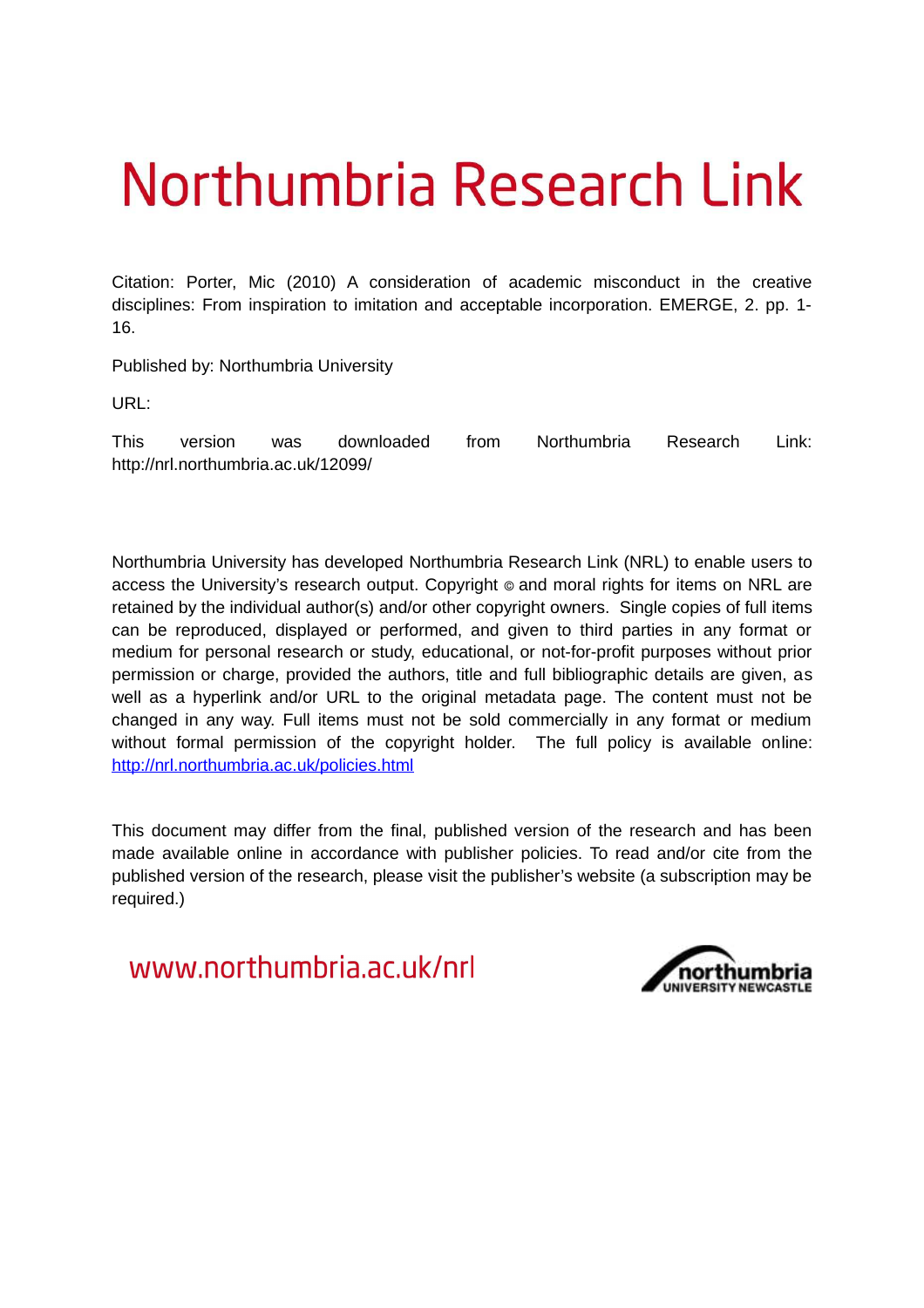## **A consideration of academic misconduct in the creative disciplines: From inspiration to imitation and acceptable incorporation.**

## **Mic Porter**

School of Design Northumbria University

## **Abstract**

When the issue of students obtaining unfair academic advantage is discussed, the focus is, virtually always on text based material concerning inadequate attribution or more blatant, but possibly inadvertent, *passing off*. A 2008 conference concerning plagiarism held had only two, from over thirty, sessions, keynotes and workshops, focused specifically on issues of plagiarism from within the creative, visual, art and design disciplines. The purpose of this paper is to outline many of the issues of misrepresentation with particular reference to vocational education in creative disciplines and to propose a route that may be followed to clarify matters for specific subject grouping and institutions. It is asserted that this approach, if formalised, can, lead to the establishment of agreed verifiable standards and thus improve the quality of the student work created (Porter 2009).

This paper does not focus upon text based *misconduct* but upon issues of academic misconduct specifically associated with images, ideas and intellectual property within the creative disciplines of art and design.

## **Introduction**

The creative sector is important to innovation and the design and marketing of artefacts usually considered necessary for the sustainable existence of humankind. Furthermore, other creative outputs (e.g. painting, sculptures, and performance (captured and live) are used to decorate and enliven our living spaces and the wider environment. The ability to sustain such ornamentation is often an element, identified by archaeologists, in the development of ancient cultures and civilisations. The Government's Cox (2005) report emphasises the importance and ubiquity of creativity for the future prosperity of the UK.

*"Creativity, properly employed, carefully evaluated, skilfully managed and soundly implemented, is a key to future business success – and to national prosperity." (p. 3)*

Friedman (2005) emphases how global design, manufacture and supply chains have been created that are now so richly interconnected that they have become a force for political stability and peace between nations. Friedman argues that creativity is the catalyst for this inter-connectivity. However, this creativity is constrained and subject to continual probing and deformation as competitive advantage is sought.

Consider, for example, those manufacturing generic drugs, often in defiance of the global pharmaceutical companies that hold the original patents. They are globally creative, albeit constrained by the legal framework of Intellectual Property Rights (IPR), Governmental reaction, moral and ethical considerations; the limits of visibility and discovery. The beliefs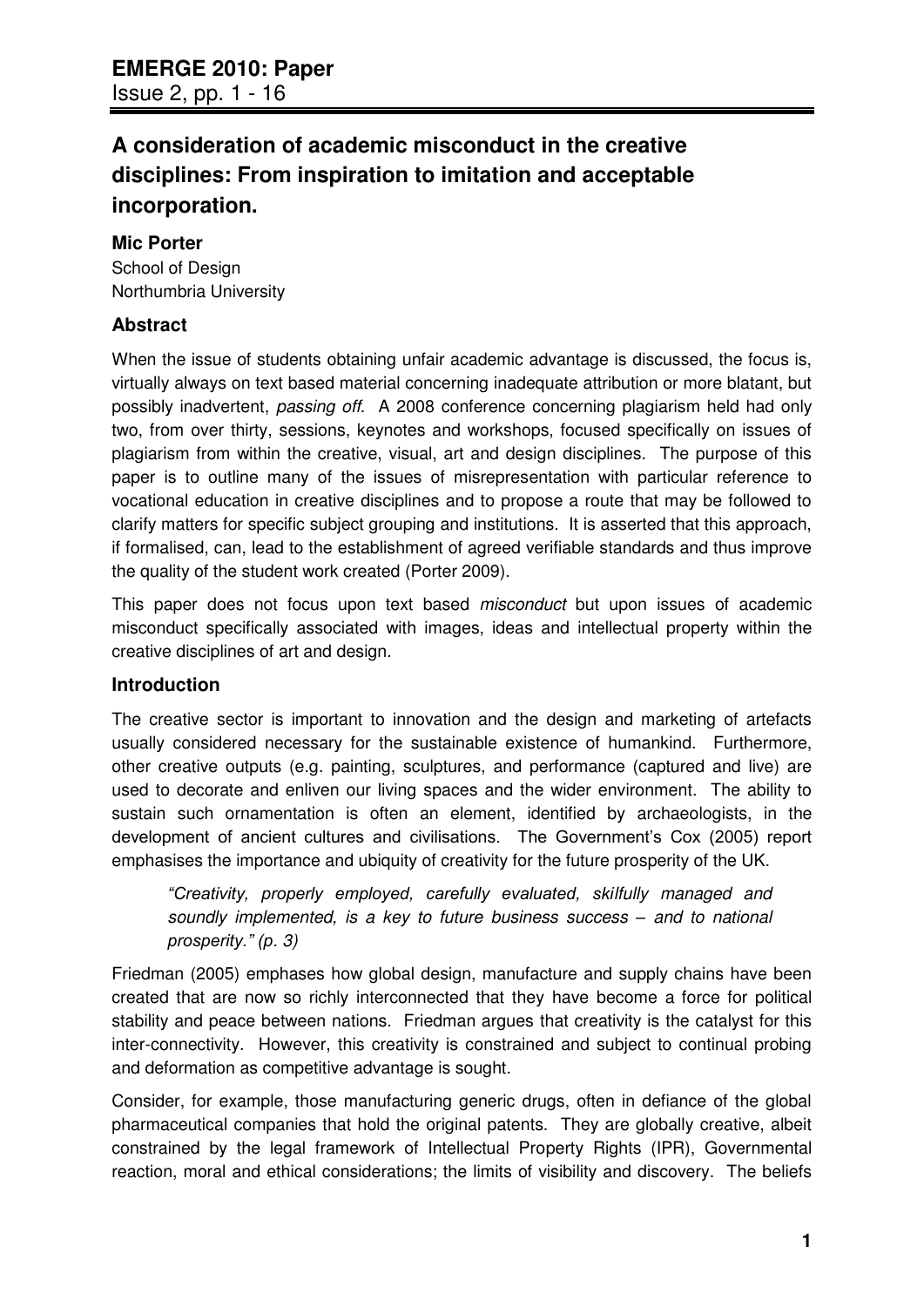### Issue 2, pp. 1 - 16

and values of the originators and stakeholders will also be critical for both technological progress and product diffusion. Students are to be prepared for employment in the creative industries and thus the education and training offered must be an effective analogue for professional practice. It must encourage creativity and innovation but be bounded by reality and the ethical standards of academia. Creativity must be nurtured and developed; inventiveness and individual style must be encouraged but directed and constrained within the limits of the discipline concerned!

Traditionally, Art and Design has supported the development of individuals, at least in part, by the analysis of, and copying from, those that have gone before. Most Fine Art students have sat in galleries sketching the exhibited work that inspires them. Indeed, such examples of copying have been widely used to enhance reputations, demonstrate insights and to encourage others to make reference to the original work.

In the early 1960s the artist Roy Lichtenstein adopted and exaggerated the *Benday dot* artefact of colour reproduction and comic magazine style to create *original* and desirable works of art. However, adopting this style may now be seen as a quote, perhaps a homage, that then invokes connections but for others it is simply a tired, over used cliché which should be avoided.

The use of *found* material to create collages, montages and the *joiner* concept of David Hockney have all been technically simplified by digital image manipulation software but how should the quality be attributed between the technical and visual impact of the final piece? Can anything of merit ever be created from elements extracted from classic images? Mugs, ties and tiles based on Claude Monet"s water lilies and Vincent van Gogh's Sunflowers appear to sell well, especially at locations with links to the artist, but are the designers concerned proud of their work beyond a conventional commercial justification?

In science, progress is only made by building upon the work of others; *"If I have seen further it is by standing on ye shoulders of Giants"* (Newton, 1675). This also applies to creative disciplines. Sampled sounds and published music is remixed to produce new, and perhaps commercially viable, music or musical movements, eg hip-hop. High fashion designs are transposed for sale on the high street; classic images become the basis of advertisements. Chefs re-create the *signature* dishes of others, which may become copyrighted by publication in cookery books and the descriptive elements of menus may be copyright and defended to constrain re-creation, reproduction and, perhaps, the creation of derivatives. (Wells, 2007) Technology evolves and is adopted competitors who create *generic* versions while other manufactures recreate pharmaceuticals for "less affluent" markets. When the commercial world is undertaking such activities where should the boundaries be placed by those within education working to establish the skilled and experienced students necessary for them to initiate careers of scientific discovery and in other creative, innovative and artistic fields of endeavour?

## **Context**

The copying of perspective and content, albeit with rewording and revision, plagiarism, is not new; many theologians postulate a *lost* source "Q" from which the synoptic New Testament gospels (Mathew, Mark and Luke) are derived (e.g. Smith, 1997. Wikipedia, undated, also has a clear, and evolving, overview.)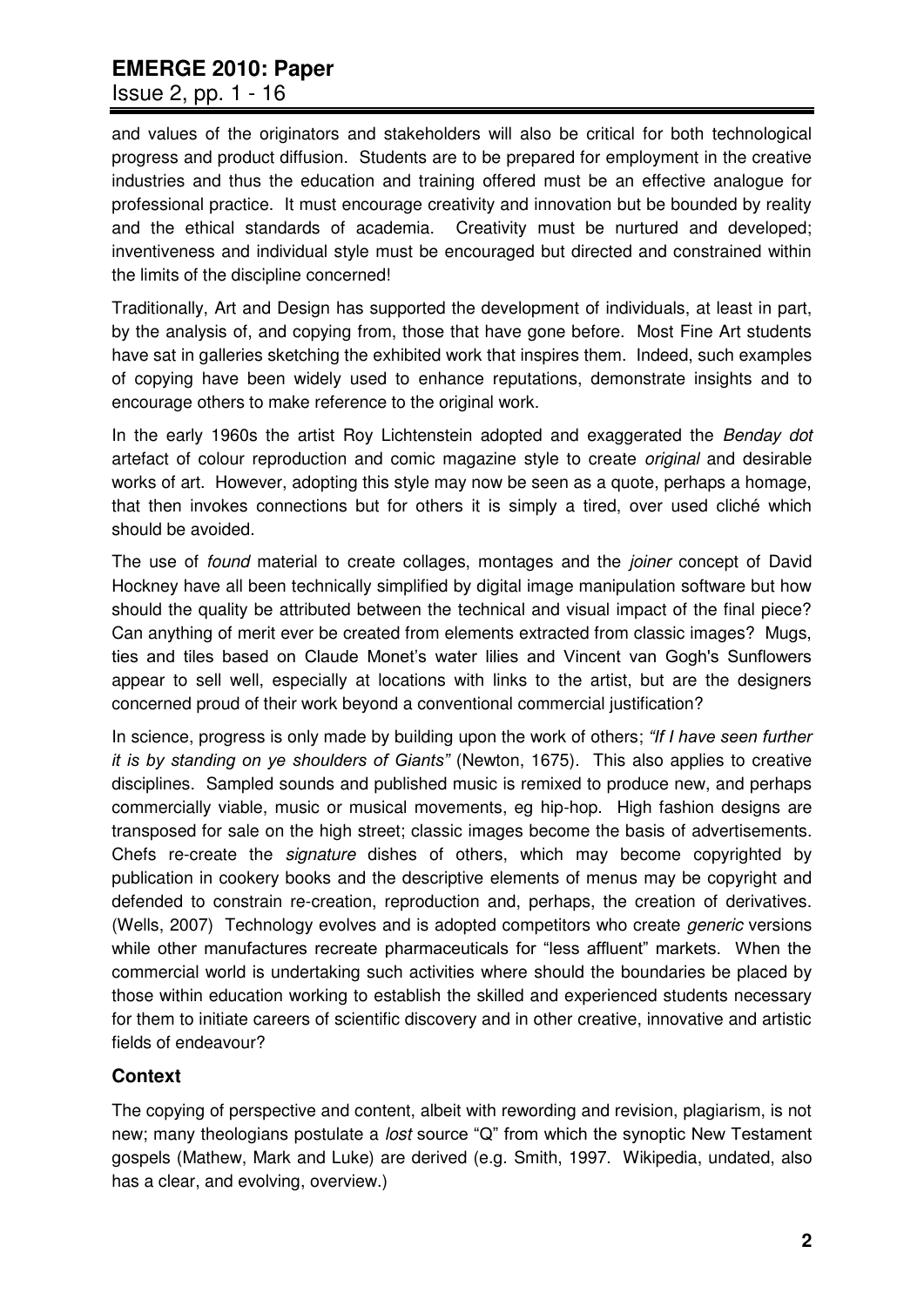## Issue 2, pp. 1 - 16

An obituary of the writer Michael Crichton notes that nearly 60 years earlier he had "began his writing career producing school assignments for his classmates" (Carlson, 2008). I have personal experience of a similar case that occurred nearly 40 years ago. A Postgraduate student conducting Laboratory classes in a University"s School of Physics received, for marking, a Laboratory Report that he recognised; upon investigation it proved to be, substantially, his work. Further investigation was conducted and it was found that the Students Union"s second-hand bookshop was the vector. They dealt, under-the-counter, with assessed essays and reports. The Postgraduate had, some five years earlier, *donated* his work. Over the years the quality had improved as successive students dealt with the shortcomings identified in the feedback but the Postgraduate was still able to recognise that the assignment was, largely, his. The investigating academic was also in no doubt.

Clearly academic misconduct including, but not limited to, plagiarism, had occurred and occurred more often than it had been detected. Unfortunately, the experimental set-up has not been modified to eliminate any opportunity for this form of misconduct. However, what had occurred did imply that, at least during some iterations, the transposition had involved thought, reflection and possibly, understanding and learning. In this respect it was, perhaps, more pedagogically effective than this ubiquitous description of knowledge transfer by lecturing.

## *"Lecturing is the transfer of information from the notes of the lecturer to the notes of the student without passing through the minds of either"<sup>1</sup> (not known)*

It is regrettable, from an educational perspective, that *cut and paste* probably makes fewer cognitive demands than the taking or copying of lecture notes. (Except, of course, to overcome those various technical formatting issues that *trip-up* the computer, the software or provide clear visual clues that elements have been transposed and incorporated into the final document.)

## **Plagiarism, specifically images, look and feel**

In 1987 I joined the Design Department of Newcastle-upon-Tyne Polytechnic and became aware of the wide range responses then adopted to *copying* and *referencing* and how these, especially when they concerned visual material, were often tangential to the intention of the regulations and, for many, their moral code of practise. It was clear that there were inconsistencies within course teams, disciplines as well as between individual staff members. More recently regulations concerning academic misconduct have been clarified, implemented and agreed guidelines *policed* across the University. However, this strategy has often proved inapplicable and/or problematic for the creative disciplines; especially when visual matters, opinion and the actions of practitioners are concerned. Furthermore, while these issues may be founded in the creative disciplines, all students increasingly adorn their written work with illustrations or are required to give presentations. The issue of misconduct with creative formats requires wider, comprehensive, attention. It is the belief of the author that while general principles can be established it will, ultimately, be course teams who must set, disseminate and apply the boundaries applicable for each assignment undertaken.

 1 Attribution is un-resolved. I had recalled that this quote or a paraphrasing should be ascribed to BF Skinner (1904–1990) but a brief web search credits Adler, Anon, Rathbun, various graffiti writers and a wide range of unacknowledging secondary sources. I have not, yet, found the primary source nor a clear attribution and would welcome any intelligence that can resolve this issue.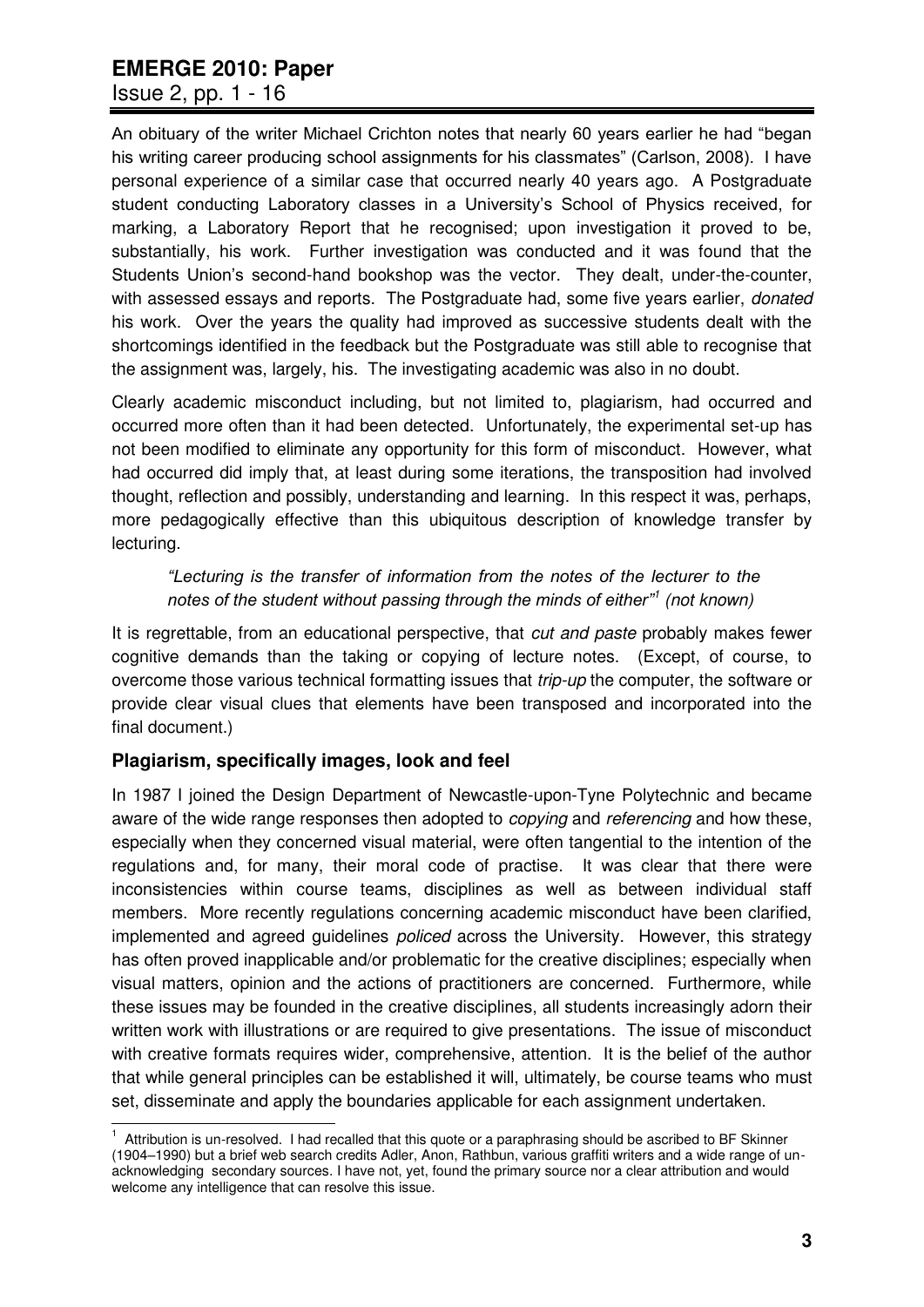Issue 2, pp. 1 - 16

In China there is, at least one, village famous for "handcrafted" copies of paintings. The quality is clearly variable but the villagers of Dafen will produce "whatever the customer wants". You may buy a single example direct or contract for 30,000 per month as Wal-Mart did. (Paetsch, 2006) They also offer a bespoke service to create works to your specification; perhaps to fill out the work presented in a final degree assessment!

Such "copying" is not restricted to paintings but may also applied to the most complex of designs. The Shuanghuan Automobile version of the Smart® "Fortwo" didn"t appear, as expected, at the Frankfurt Motor show, allegedly because it infringed the Intellectual Property Rights of others. (Madslien, 2007) Zetsche, the Chinese car manufacturer"s CEO, is quoted, by the BBC, as saying,

#### *"In Asia in general, the culture does not define copying as something unethical"<sup>2</sup> .*

Elsewhere plagiarism may be understood to be unacceptable but getting caught is often brushed off in an apparently *flippant* manner. A few days after a document published on a Governmental website justifying/supporting the invasion of Iraq had been shown to have contain unacknowledged sections *cut-and-paste* from the work of the post-graduate Ibrahim al-Marashi PhD. The BBC reported a "Downing Street Spokesman" as saying that they had never claimed exclusive authorship. (BBC, 2003; White and Whitaker, 2003) An American Governmental example:

*"… frankly, I'm not quite sure of the distinction between out-of-the-box thinking and research. Of course, it does bring to mind the definition that -- if you borrow [from] an author, it's plagiarism; if you borrow from a bunch, it's research. (Laughter, applause.) Only a university president would know that. (Laughter.)"* (Robert M. Gates, US Secretary of Defense, 2008)

Or, ironically, Tom Lehrer's<sup>3</sup> song "The Great Lobachevsky" which includes the line:

*"But plagiarize, plagiarize, plagiarize - Only be sure always to call it, please, 'research'."* (Lehrer, 1960)

However, is ironic humour always correctly interpreted by students? Parodies, pastiches and homages are common in the creative disciplines such as Art and Design but require a knowledge and appreciation of the original to be successful. Cultural references can be problematic for all but especially so for those studying away from home who may not have been exposed to rigorous regulation of academic misconduct during previous academic studies.

In Design a brief asking for an artefact that respects the look, feel of another, invariably *successful* product or service may be set. At its *simplest* this might be the *brand extension or brand stretch* of incorporating the logo of a car company onto a range of luggage; and, probably, designing and pricing the final items to position them, appropriately, within the

 2 In an RSA Lecture on bribery Prof Yu Gaoneng (an ex prosecutor for Shaanxi Province and now visiting Fellow to Grey College, Durham University) made an albeit tangential observation. The Chinese character for *briber*y splits into two elements – one translates as *shell/money/finance* and the other as *fair shares for all*/*distribution*. (Gaoneng, 2008) The cultural aspect to academic misconduct must be acknowledged and appropriately dealt with.

 $3$  Tom Lehrer (1928 - ) was, at the time the lyrics were written, a Harvard mathematician and "itinerant troubadour" – Ivanovich Lobachevsky (1793–1856) was a mathematician.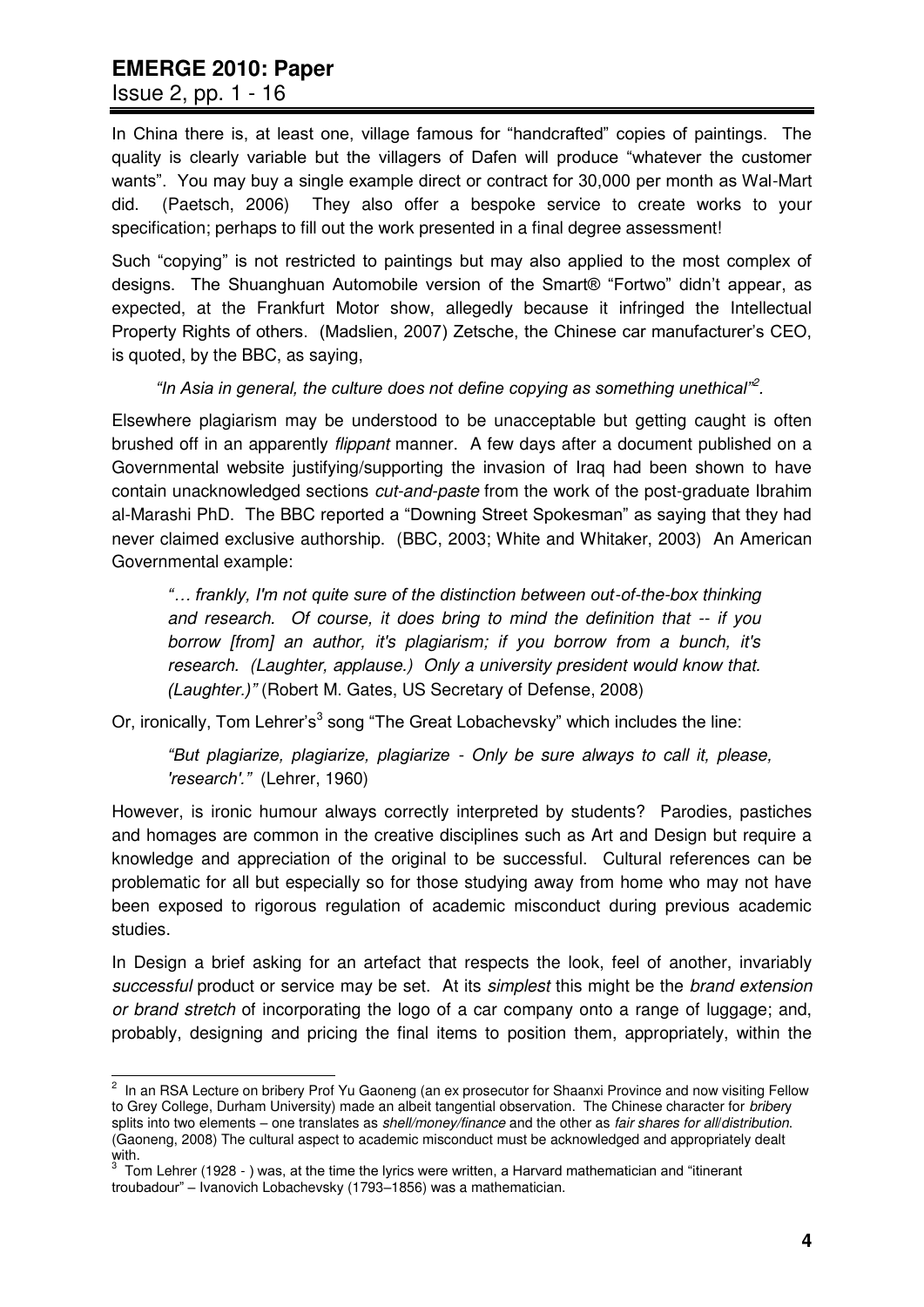### Issue 2, pp. 1 - 16

marketplace. A "cheap" "value for money" range might adopt the name, badge and design style of Proton® (Malaysian – "Spacious, Stylish & Safe"). A different perspective/context would be established with luggage displaying the Mercedes-Benz's® (German - "A masterpiece – need we say more") "star"<sup>4</sup> logo upon it?

The creation of a fashion item or collection that is similar to the *look* of another is common. Once the catwalk show has occurred then the ideas of the prestigious fashion house have been copied and translated into clothing for sale on the high street. Historically this was common within the sector and was often, passively, tolerated, acknowledged and even encouraged. It may be well understood that for, perhaps, 1/100 of the price of the original the fabric, construction and detail of the *copy* will be very different however similar it may, from a distance, appear. Infamously, it was only a few days after the 1981 wedding that the dress designed for Princes Diana by David and Elizabeth Emanuel was copied and became widely available.

However, changes to EU Intellectual Property law resulted in a judgement that the unregistered design (*design right*) of the shirt/jersey designer Karen Millen had been infringed. It was alleged, in Court, that Dunnes Stores (Ireland) had specifically purchased, then passed the originals to manufactures in China and Turkey for use as patterns, reworking, revision, and then mass production. The defence that the items were not entitled to protection as the "designs were common" and lacked "individual character" was rejected. (RTE, 2007; Irish Independent, 2007). This remains, for some, a problematic area as may be inferred recent changes to EU IPR legislation and websites such as [http://www.counterfeitchic.com](http://www.counterfeitchic.com/) (Accessed; 28 June 2010)

The use of *style look* and *logos* might be the outcome from a student or professional to a brief set by the company itself which, at least by implication, expects to see solutions that refer implicitly to their brand. Can this be regarded as common, expected, and equivalent to the correct referenced quote within an essay? Like the quote in a dissertation the use of style, look and logos relies on background knowledge before it can add anything significant to the new derivative work. Indeed, like the quote, adoption of the logo or look can be to used to support, the new work and place it within a context. Furthermore, like the quote within the essay it can also be used to imply a breadth of reading or *wide* contextual nous.

 4 Originally created to represent land, air and sea and the ubiquity of Mercedes-Benz. Clearly, a message that is an excellent fit with the high quality luggage and travel goods competitive market.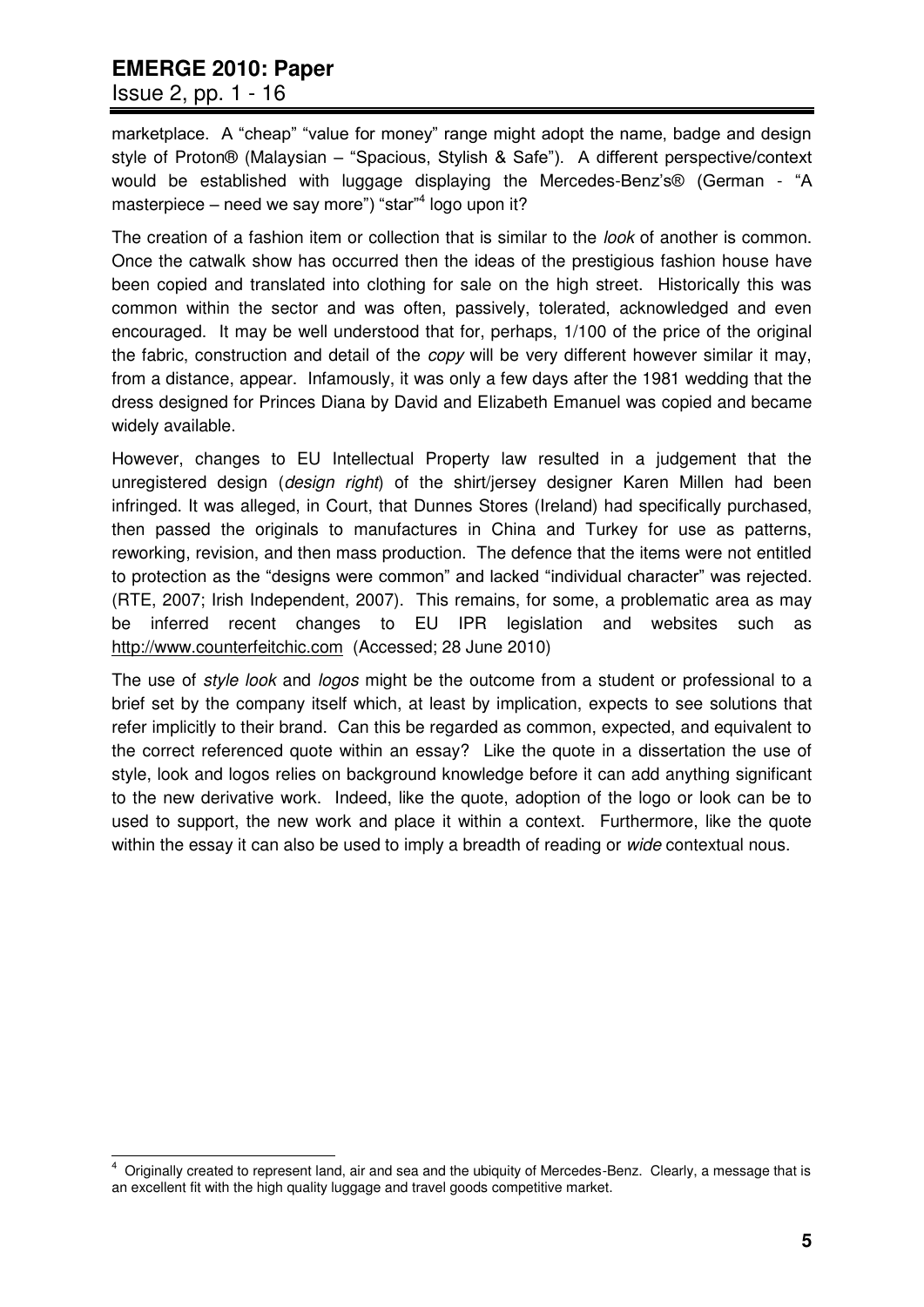## **EMERGE 2010: Paper**  Issue 2, pp. 1 - 16

Unfortunately, as with a poorly referenced quote within a essay the creative student can misuse and mislead by incorporating unapproved elements. A product design student might create a visual prototype of a new television displaying the logo and look of a major, prestigious manufacturer in the field. Should those viewing the item bring with them their knowledge of the "endorsing" brand or should the work be treated as, in part plagiarised, and the prescribed academic sanctions imposed? The adoption of styles, badges and logos may be common in student work and is often, erroneously, not regarded as worthy of note, grade influencing or even an element in the feedback given.

In this example there is also the wider dimension that will rarely apply to the written essay. Outputs from Art and Design courses are often of wide, public interest, photogenic and thus much used by those marketing Universities, Departments and Courses.

#### **Figure 1: Student car design**



The student of Geography who writes an excellent essay that unwisely contains unattributed quotes is unlike to find their work displayed in a public exhibition or inside the evening newspaper. This is not so for the work of the developing artist or design student whose work may receive wide and, effectively, uncontrolled publication. As a result of such open display the work may come to the attention of people or organisations that may be unhappy with the adoption and exploitation of their intellectual property. They might raise the matter with the student alone but perhaps, also insist on dealing with the University concerned believing that the IPR law has been broken or breached in a non-trivial manner.

Furthermore, the business might allege that disrespect has been shown to their brand and that this has reduced its worth in the eyes of the public and the marketplace. The use of the logo from a "fair trade" business applied, by a student, to a range of specialist greenhouse lighting that some might feel could have illegal, as well as legal uses might be thought, by some, to be unacceptable as well as commercially damaging. In such circumstances the student, obviously, is going to find it very difficult to run either the "accidental infringement" or the "sloppy; sorry, forgot to reference" defence. Defences that are commonly adopted by those accused of plagiarism in written assignments.

Perhaps the copying is not as obvious as the simple relocation of a badge. For example, outside academia and in the *real world*, Apple Inc filed (16<sup>th</sup> January 2008) a claim that a logo developed for New York City's "Green – Environmental Awareness Campaign" was sufficiently similar to their registered trademarks that the public might be confused. This would be an actionable infringement of intellectual property rights and has passed to the Intellectual Property Court for resolution.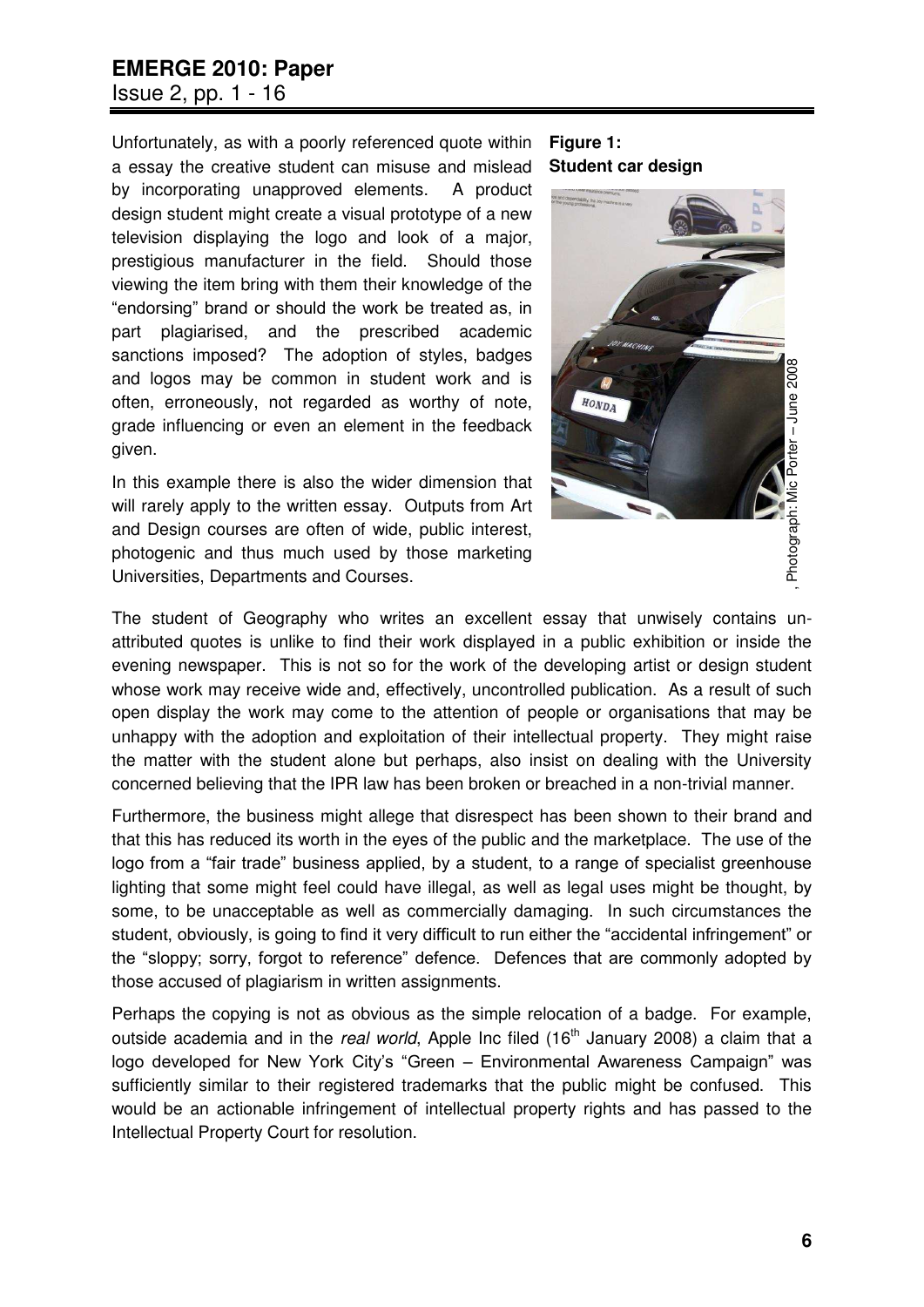Issue 2, pp. 1 - 16

In 2007 Apple Inc, (iMacs, iPods, iPhones etc) obtained an acceptable judgement after 25 years in legal argument and dispute with Apple Corp ("Hard days Night", "Yellow submarine" and Beatles fame.) (BBC, 2007) When the initial registrations were made few, if anybody foresaw that digital computers would commonly be used to distribute and play music yet when the case was finally resolved many could not understand why anybody would wish to distribute or play music in an analogue format!

Does "when you live outside the law, you have to eliminate dishonesty" sound familiar? It is, apparently, a line from the 1958 film "The Lineup" (director Don Siegel). (Lethem, 2007) Did the line get reworded to become the more memorable "But to live outside the law, you must be honest" in Dylan's "Absolutely Sweet Marie" on his record "Blonde on Blonde (1966)? (Lethem, 2007)

There is also the case when the *take-off* is the prime intention of the creative work, a parody, pastiche or homage. Poets, good and others less so, have often written and, sometimes published such works.

#### **"The Village Blacksmith**

*"Under a spreading chestnut-tree The village smithy stands; The smith, a mighty man is he, With large and sinewy hands; And the muscles of his brawny arms Are strong as iron bands.* 

*"He goes on Sunday to the church, And sits among his boys; He hears the parson pray and preach, He hears his daughter's voice, Singing in the village choir, And it makes his heart rejoice."*

Henry Wadsworth Longfellow (1807–82)

#### **"The Village Burglar**

*"Under a spreading gooseberry bush The village burglar lies, The burglar is a hairy man With whiskers round his eyes And the muscles of his brawny arms Keep off the little flies.* 

*"He goes on Sunday to the church To hear the Parson shout. He puts a penny in the plate And takes a pound note out And drops a conscience-stricken tear In case he is found out."*

The Village Burglar (undated)

Piet Mondrian"s (1872–1944) distinctive style has been a source for many including Yves Saint Laurent (1936–2008) who acknowledgement his work as source of inspiration for a "day dress" shown in the autumn of 1965. Examples of the original paintings the dress and other derivative works may be found in many renowned gallery and museum collections (Eg V&A, undated and MMA, undated). Edward Hopper"s (1882 – 1967) Nighthawks Café (1942) is the source of so many reproductions and derivative works that it has been widely identified among the most copied works of art. (e.g. Blythman *et al,* 2008). Leonardo da Vinci"s Mona Lisa is another obvious example of an image widely used in derivative works.

John Cage"s *silent composition, 4'33"* (1952) was recently the subject of a copyright dispute which was settle in favour of late John Cage (1912 – 1992). Mike Batt was quoted by the BBC (2002) *"I thought for my own amusement it would be funny to call it something so I called it A Minute's Silence and credited it as track 13 and put my name as Batt/Cage, as a*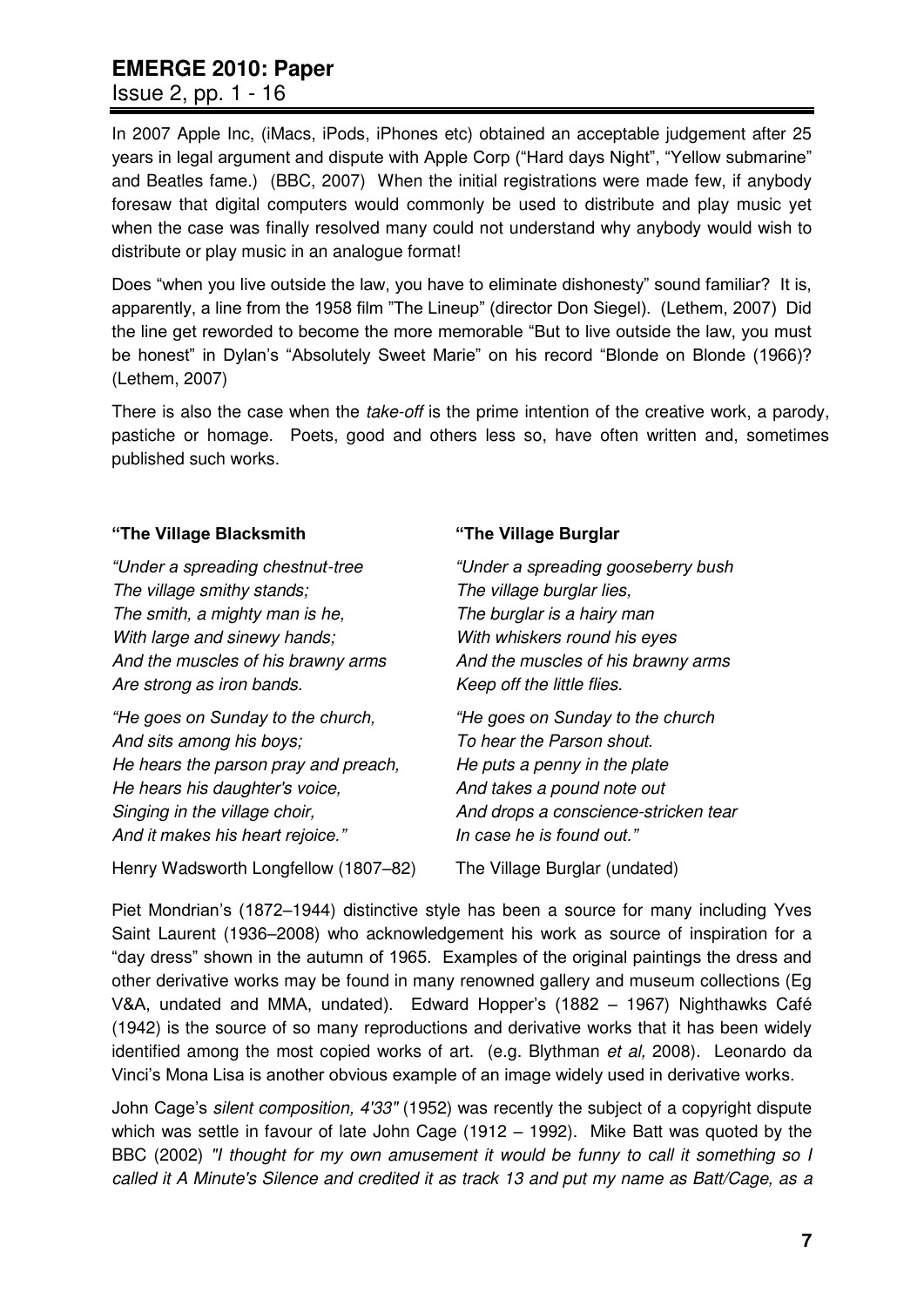Issue 2, pp. 1 - 16

*tongue-in-cheek dig at the John Cage piece".* Thus it was acknowledged to be an IPR infringement, damages agreed in an out-of-court settlement.

There are also occasions when the parody is adopted by the original"s originator but, for whatever, reason the author cannot be acknowledged. Tom Paxton (2005) has sung in concerts and included on recordings a parody that he describes as "art". The additional verse for Paxton's "The Last Thing on my Mind" may be found on the web (eg Valerie, undated).

An extension of this issue concerns not the design itself but the context in which it is placed. A student designing a bus shelter or pub/club interior might wish to include reproductions of existing advertisements and products to "complete" the presentation of their design. To what extent is this intended to go beyond simple adornment and enrichment to the imparting of a specific feel or emotional response? Does the student, for example, include a poster for a desirable rock band on the bus shelter they have created or a "weight-watchers" poster? Does the model of a bar interior





clearly display common or exclusive bands of alcohol?

The *Badging* of a design may be common in student work where it is hoped that the reference to the brand my evoke a positive response from those that see it (*Badging for prestige*) or to establish a context or alignment with the work of others (*Badging for congruency*). Unless the project is to be undertaken with the explicit support of the brand owner then *Badging up* can only be misleading and thus unacceptable to the course team.

In the case of an essay or dissertation the extent of the infringement is often considered as important. Perhaps the assignment contains several paragraphs paraphrasing or copying from published sources. It may be that some sections are poorly referenced and the originals for others cannot be located but, stylistically, it is believed that they have not been created by the student concerned. In this case, however, detection software, web searches can be used to support the concerns of the academic and enhance their memory of the relevant literature.

In the case of creative design work, product, multimedia, transport, craft, etc, the first two options are limited. A sketch design for boardroom table cannot usefully be scrutinised by conventional plagiarism identification software (e.g. Turnitin) nor may a cutlery design be readily searched for on Google. However, if Google can be pointed in the right direction then it may find relevant images but indexing will, however, be a problem. For example, an image of Politicians walking on Brighton beach at conference time might become the source image for pebbles that is then reproduced, without acknowledgement, onto a plastic flooring.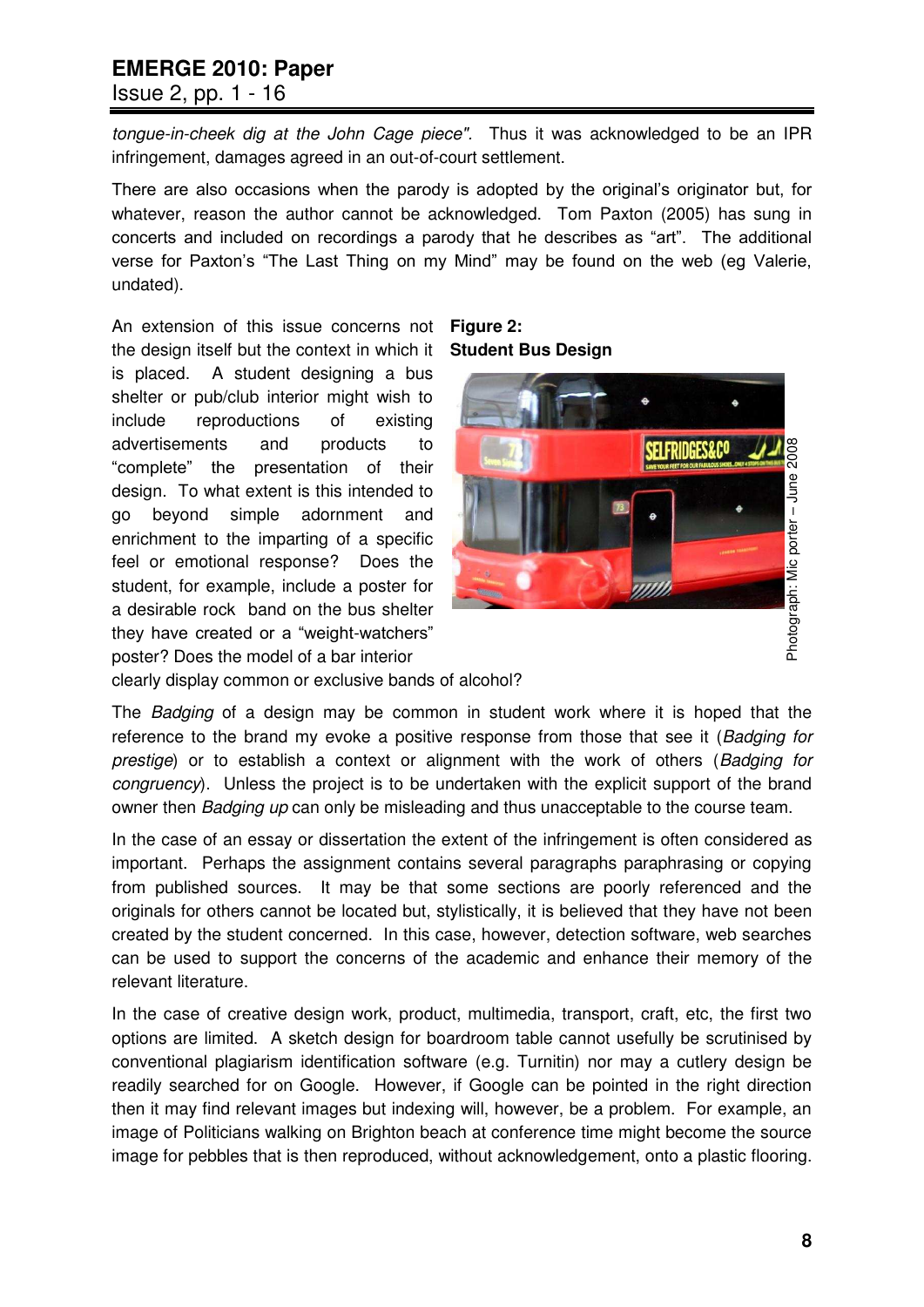#### Issue 2, pp. 1 - 16

How might this "misuse" be prevented or detected? How soon will it be before software can provide an effective answer?

Is it acceptable? If a student wishes to use wood grain, copied from an image found on the internet for a surface to a plastic object must they reference the source? Furthermore, should they create (or commission) their own original image of a particular plank in a wood store? To what extent do the expectations of a student designer differ from a practising artisan? In this case the image of *wood grain*, many be copyright; certainly Formica™ have won cases when competitor companies have reproduced *their* wood grain. The use of wood grain *out-of context* might even be protected, as a registered design, when used on a lipstick case. (Ryder, 1992)

Consider the student who creates a range of *flat pack* furniture where the unacknowledged design of the corner joint has been obtained from a patent that has not been renewed. It is thus in the public domain and may be freely adopted by all, including the student. The tutors may not recognise the corner design, which may not have been widely used. Without this small component the product fails but how is the use of this essential element more or less acceptable than a student of Physics using a well established formula? How and when do ideas get to "run-free" and adopt a feral existence that may curtailed by adoption? Should the designer acknowledge the supplier of a generic fastener (a *pop-rivet*, for example)? Can trademark terminology, for example, Post-it®, be kept pure and not used in colloquial speech for similar *non-sticky stickies*? Hoover<sup>®</sup> is in common use and Google<sup>®</sup>, has become a verb. To what extent should a student be penalised if this form of IPR sloppiness occurs in their sketches or finished work submitted for assessment?

Music (sheet or performed), maps, knitting patterns and recipes are generally copyrighted and frequently subject to legal action to defend ownership and reproduction rights. For example, chefs have fought but did settle *out-of-court*, over the make-up of Caesar salad and the extent to which the inclusion of *signature* "English muffin croutons" was an infringement. (Wells, 2007)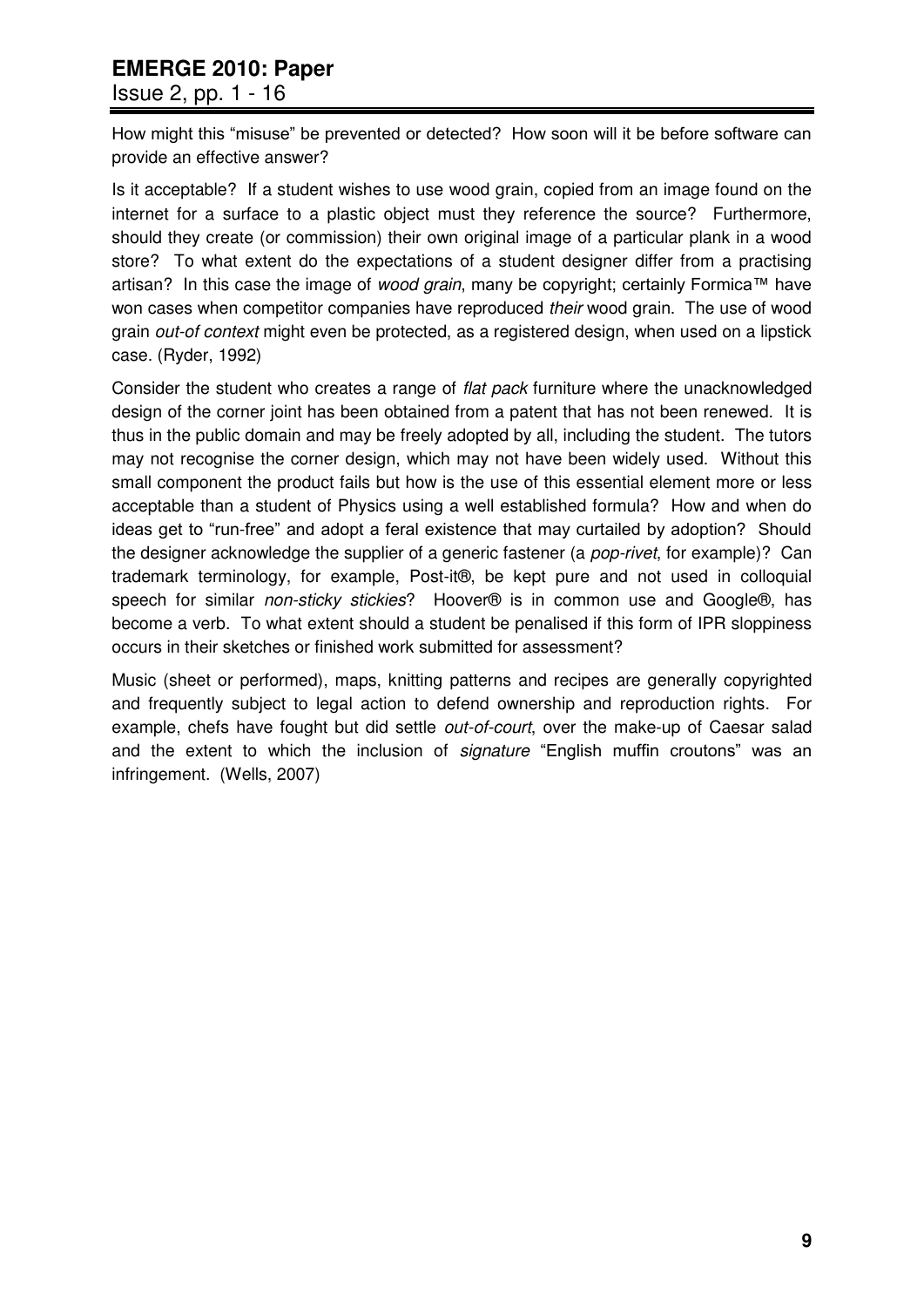## **EMERGE 2010: Paper**  Issue 2, pp. 1 - 16

Finally consider the multi-media designer or student creating a PowerPoint® presentation. Should they be expected to create every image and musical element themselves or may they, with acknowledgement, *cutand-paste* and download? How is the boundary set and, precisely, communicated to staff and students? When is an electronic form of montage or collage acceptable, as a solution to the brief and when it is not. Is sourcing, manipulation and arrangement sufficiently creative or must more be done? Where and how does a course team "draw the line" and how might that boundary compare with the views of the music copyright holder or publisher?

In architecture the look of a building might be predicated upon a vernacular, culturally specific, historically style or the work of others. Indeed, famous architects may find their work *quoted* by

#### **Figure 3: Student Exhibition poster,**



others and often support this by openly publishing or exhibiting their work. A builder was asked to re- create the design of a house but when the "reinterpretation" was seen by, the original architect, took legal action for copyright infringement, and won. (Byles, 2007). The use of design trends or a particular style is common in architecture as it is elsewhere in the creative disciplines and the training courses that serve them. It maybe that the design solution proposed is expected to be *sympathetic* to the environment/site/context in which it would, if constructed, exist. Any context jarring impact-arousing shock must, usually, be avoided or moderated. However, how can it be made clear what is acceptable reinterpretation and what must be original work. How may such boundaries be established and communicated? Should a student proposal for a "Tudor Style" development or a "half timbered station wagon" ever be acceptable and the design work highly rewarded? These issues and questions cross all the creative disciplines and sub-disciplines.

European Courts have generally tried to balance the need to protect IPR while permitting the creation of new ideas<sup>5</sup>. This, however, can be a hard balance to make; over-regulation might stifle technologically development until periods of protection have expired (Boldrin and Levine, 2008). Generally the focus of the law is on the similarities between items and images to prove the case of infringement rather than the establishment of a number of differences being used to disprove it. Courts accept "accidental similarities" and "independent invention" can occur and this defence may be supported by the use of intellectually "clean rooms" for research and development. Here individuals are kept away from existing items – perhaps software code – both before and while they create. Not easy to do; as Kidder (1981) describes nor is it easy to establish the essential untainted purity and originality to the satisfaction of those that believe their rights and thus the law, violated. Newton may think his "standing on the shoulders" remark to be original but earlier uses of

 5 Secretary of State Thomas Jefferson sought to establish the principles of registration and free flows of information and permissions to exploit in the American patents acts of the 1790s but the reverse is now, virtually ubiquitous.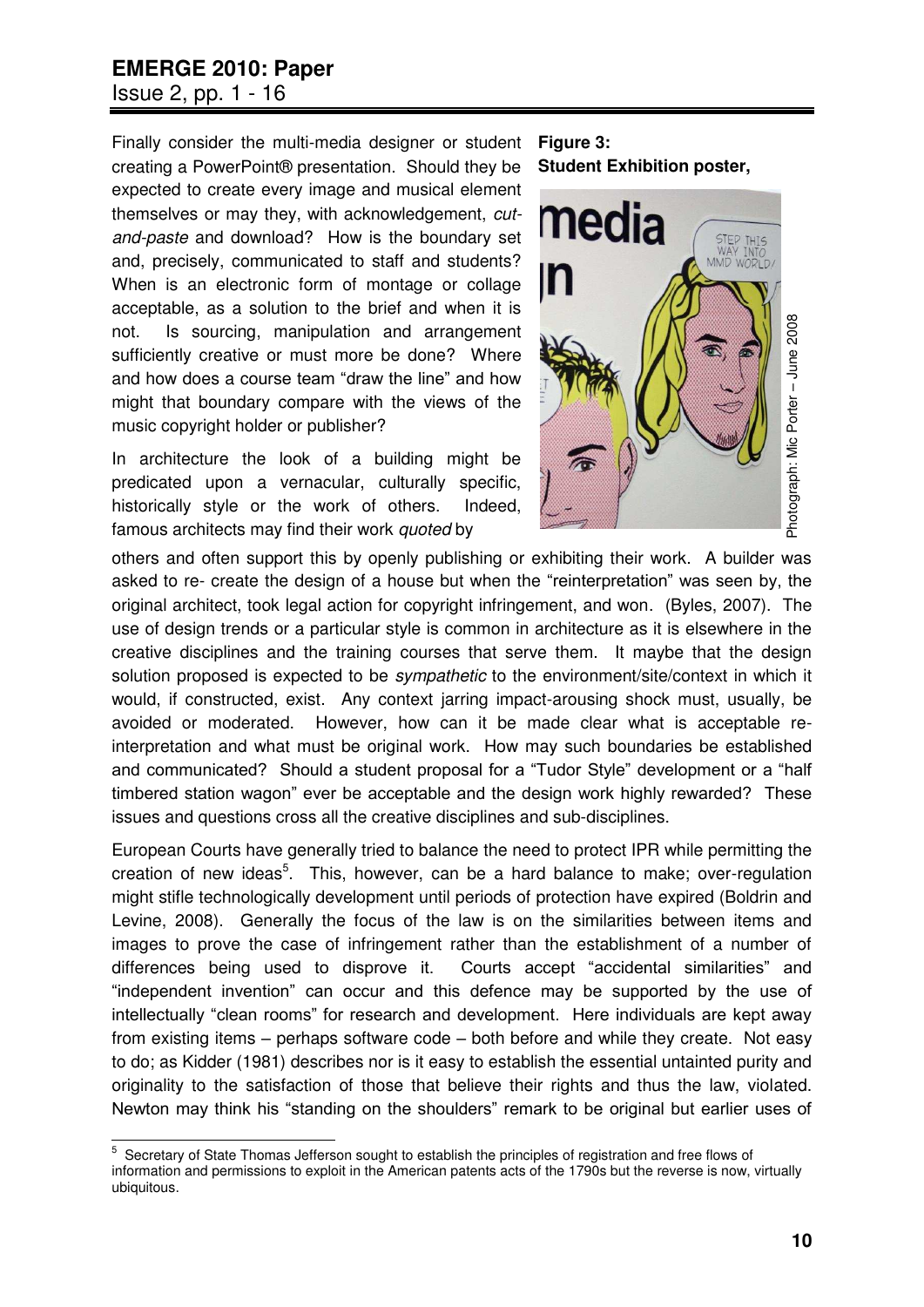## Issue 2, pp. 1 - 16

this phase have been discovered (Merton, 1965). It will always be harder to prove *intent* to the English criminal standard of "beyond reasonable doubt" than it will be to pass the civil law test of "on the balance of probabilities".

Photographic images or graphic designs are now easily and seamlessly copied resulting in many legal actions. The degree to which the second or subsequent image shares elements with the original has been accepted by Courts as indicative and may prove the case. Similar treatments and locations have proved problematic while other examples have been tolerated and thus untested in the Courts. (e.g. Editorial Photographers: UK & Ireland, 2007; Cass, 2008a & 2008b) The latter includes examples of "self plagiarism". Can, for example, Disney<sup>®</sup> plagiarise Disney<sup>®</sup> or are they just quoting? How original is, original? Student artists evolve and many established artists have created series of work and re-worked compositions over the years. These are usually accepted without question, however, some series can also give rise to problems of attribution; as with, for example, Andy Warhol (1928–87) (andywarholpainings, 2007) and under other circumstances *self-plagiarism* is certainly unacceptable.

Indeed, given the ease of locating images and incorporating them into written material, issues of visual plagiarism now affect all academic disciplines. The use of presentational software, such as PowerPoint® encourages the adoption of images and, for some, the incorporation of music/sound into the work. How should such inclusions be acknowledged, to what extent do course teams find this adoption acceptable and how will they communicate those boundaries to the students undertaking the work? Furthermore, the distribution that the work might receive may influence the acceptability, or otherwise, of the adoption of work originally done by others.

#### **A route forward and a way for Course teams to resolve issues**

Primarily establish acceptable boundaries. These will vary for each discipline, subject and/or course team. The guidelines of the relevant professional bodies/learned societies and the employer panels should be used to inform this process as will *custom and practice*. These boundaries will include both the artefact itself and those materials used to support and present the design.

Recognise that the boundaries set will probably vary with the stage/year of the course and, by implication, the publicity that the work might receive. The boundaries will also vary over time and may need specific revision as the result of legal judgements and evolving professional *good practice* guidance. These Boundaries of acceptability need to be established and incorporated into each brief set.

The brief may specify that the design solution required should be produced, unaided, by the student concerned. It might, however, be acceptable for them to have models or prototypes produced to their specification or photographs taken, professionally, for use in the publicity associated with the design work or as *feedstock* for PhotoShop® manipulation. It is important that the expectations are clearly expressed.

Devise and promulgate the acceptable method of acknowledgement equivalent to textual quotation marks (in English, inverted commas) and the associated reference format (e.g. Pears and Shields, 2008). It might, for example, be acceptable to provide clear, reference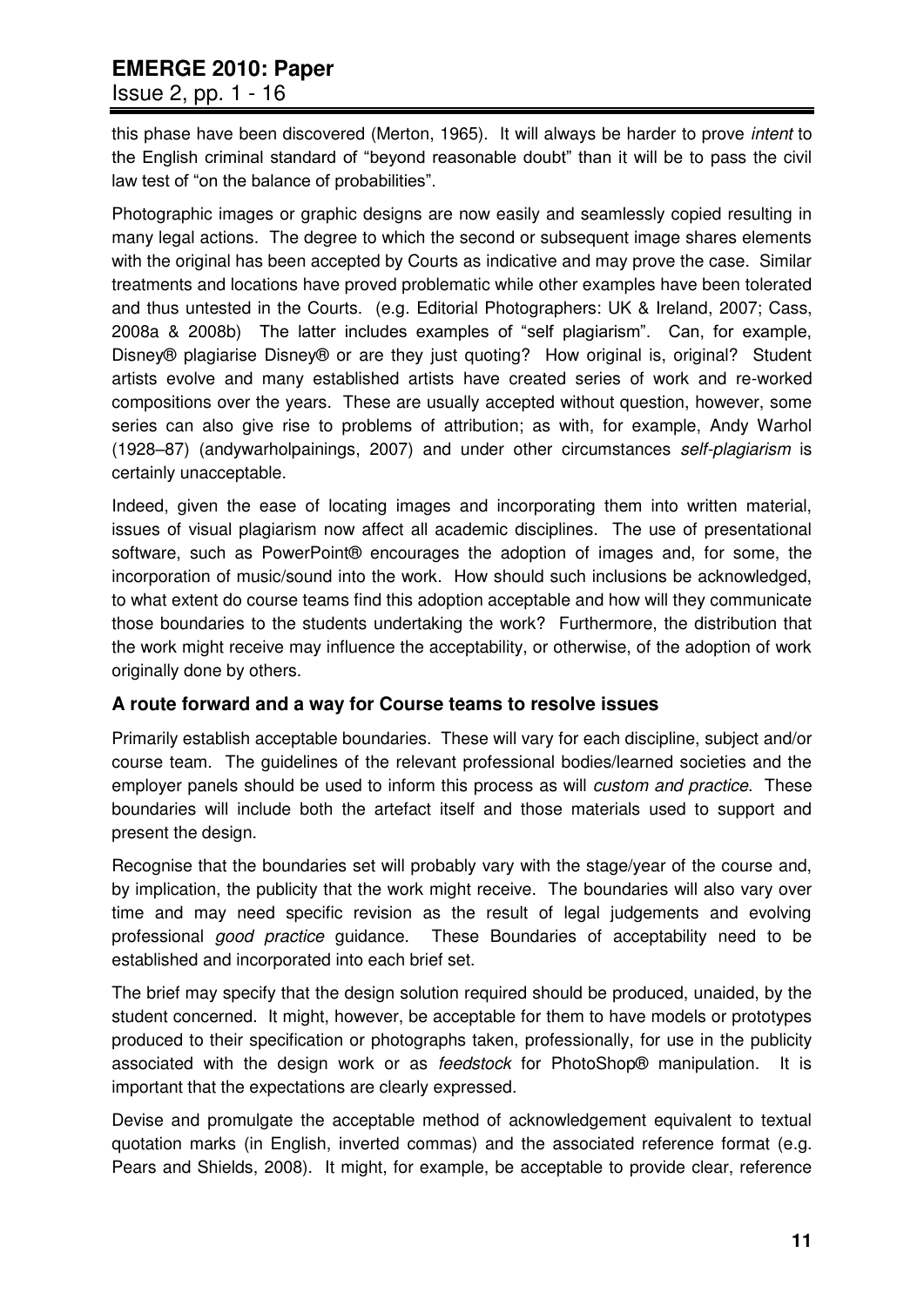### Issue 2, pp. 1 - 16

free presentations providing they are precisely linked to sketch developments books containing the necessary attributions and justifications alternatively detailed footnotes might be required on each *presentation board*.

Sketchbooks and other records of development can be used to document how ideas have evolved and thus provide support for tutorials and the tutorial record. The sketchbooks can give a timeline of concept development explicitly record and identify sources consulted, ideas modified, adopted and then incorporated into the final artefact. It is good professional practice to require each development page, sketch or drawing etc to be marked with the students name and the date of creation; not least for the establishment of copy and design rights. The formal assessment process should be designed to strengthen this process.

The degree of originality required should be defined in the brief set. This might suggest that the use of the work of others is acceptable providing that it is acknowledged and a clear statement is provided as to what would be required before this educational exercise could be published, shown publicly or put into production. In professional practice clearance might be required from copyright owners or licence fees payable to patentees, and holders other IPR before production but, not necessarily, before the *pitch* or presentation.

It may be necessary to severely limit publicity associated with designs for which IPR claims are to be made, especially if patent applications are intended. How this matter is dealt with may vary if the institution, the individual student or an associated commercial organisation is seeking the protection. The expectations and regulations applicable to such cases must be clearly established and applied immediately once the creation of the IPR is identified or becomes imminent.

In situations where, with the agreement of the Course team, material protected by intellectual property has been adopted, perhaps only to enhance a PowerPoint® presentation, then care must taken to ensure that such work does not receive, without editing, public distribution. This includes public exhibitions and students own *Show Reel* or in online CVs.

Make a clear ruling that no *Badging* should occur in designs not created with the explicit knowledge and approval of the brand owner. Furthermore, and in the context of international students, it should be noted that the rights to a particular brand may vary geographical and with the type of artefact created.

The boundaries, standards expected and guidelines for resolution of doubt must be communicated to the students and supported with the imperative that these are the standards adopted by the profession for which they are undergoing training. It would also be prudent to establish that this guidance and processes are in accord with the superior University regulations and that suitable processes exist for dealing with any appeals that might arise Porter (2009).

## **Conclusion**

#### **Academic misconduct in the creative fields may:**

be more difficult to define and detect than in purely written work;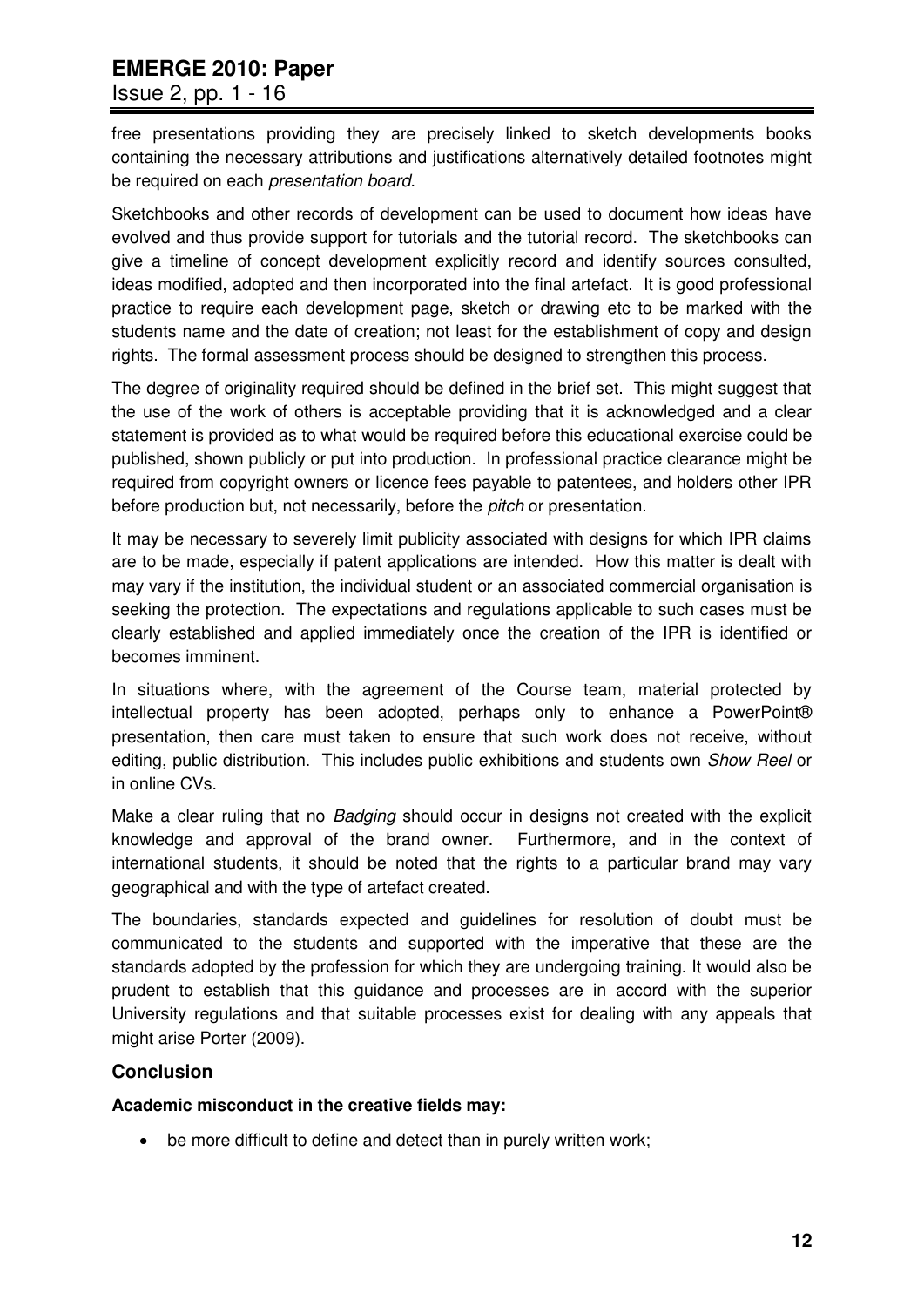Issue 2, pp. 1 - 16

- be recognised as a common, and perhaps necessary, stage in the learning and skill development process that the student must , traditionally, undertake;
- be poorly defined and understood by staff and students; the impact of recent changes to Intellectual Property law might not, for example, have been assimilated by academics, especially those that are not practitioners. Indeed, there may be a tradition of overlooking such behaviour within the field or trade for which the students are being trained;
- be more difficult to quantify and/or resolve when detected;
- be much more likely to become known outside the University than if the infringement had been within an assignment for a text based subject/discipline;
- consist of infringements that are more likely to interest the rights holders than is the case with unauthorised or un-attributed text quotes and that these rights holders are more likely to seek legal redress than a textbook or journal publisher;
- be easier to detect as creative individuals appear to often have a strong iconic, visual memory, but it can be difficult to identify the original source which may not be so well remembered;
- be an image that is *watermarked* ("digimarked") and thus ownership can easily be determined and, if presented on the web detected by standard "crawling software" designed to protect such rights;
- because of the difficult in tracking visual misconduct, be likely to have received a wide circulation before the rights owner detects the infringement and seeks redress. However, "web-crawling" software, designed to identify and characterise images is becoming available and adopted by major image rights holders. (For example [http://www.tineye.com](http://www.tineye.com/) (Accessed 28 June 2010);
- result in legal action against the University and/or the tutors concerned;
- be regarded as "acceptable" within some cultures and able to cross frontiers as it is not "fixed" in a particular cultural tradition or language;
- have a legal underpinning wider than copyright, including performance rights, patents. design registration trademarks, etc.
- contain images that acceptably cross commercial boundaries, eg the "Fisherman"s friend boat" originally appeared on a sweet but now can be found on mugs, tee-shirts etc. Under what circumstance is *second use* acceptable?

#### **Actions to take include:**

- establishing the bounds of acceptability within both staff teams and student groups noting that there will often be variation between assignments/briefs;
- agreeing the degree to which public presentation/exhibiting is possible given the brief set and the response submitted. This may, for example, include degree shows, Departmental show-reels and the student's own CV;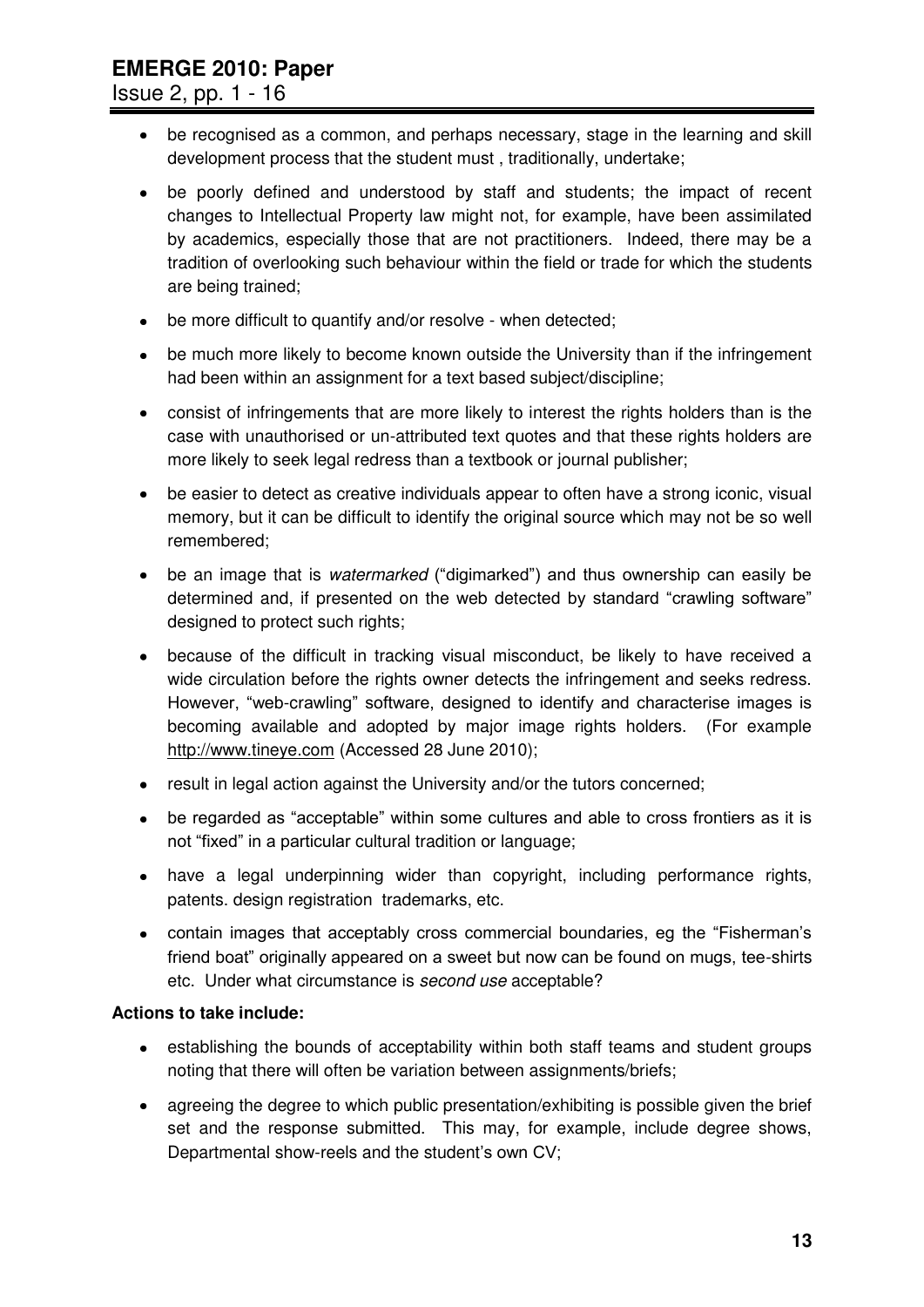Issue 2, pp. 1 - 16

- ensuring that the boundaries established are clearly communicated to all students especially those from different cultural traditions;
- ensuring that the established boundaries are communicated to all teaching on a Course and those responsible for monitoring quality – external examiners/moderators, for example;
- knowing your field, especially artefacts that may be found and adopted, without acknowledgement;
- seeing development and sketchbooks including a log showing when ideas and concepts formed and where the inspiration came from;

#### **Acknowledgements**

I wish to record my thanks to my thanks to all those colleagues and family that have contributed to, and commented on, drafts of this paper, and its antecedents. I would also like to than the anonymous reviewers for their suggestion which have, undoubtedly, improved the readability of this paper.

#### **References**

The rights of intellectual property rights holders referred to in this paper is acknowledged.

Andywarholpaintings (2007) *andy warhol art authentication board*. Available at: http://andywarholartauthentication.blogspot.com/ (Accessed: 28 June 2010).

BBC (2002) *Silent music dispute resolved* (23 September). Available at: <http://news.bbc.co.uk/1/hi/entertainment/music/2276621.stm>(Accessed: 28 June 2010).

BBC (2003) *The plagiarism plague* (7 February). Available at: <http://news.bbc.co.uk/1/hi/uk/2736575.stm>(Accessed: 28 June 2010).

BBC (2007) *Deal ends Beatles Apple battle* (5 February). Available at: <http://news.bbc.co.uk/1/hi/entertainment/6332319.stm>(Accessed: 28 June 2010).

Boldrin, M. and Levine, D. K. (2008) *Against Intellectual Monopoly.* Cambridge: Cambridge University Press.

Blythman, M., Orr, S. and Mullin, J. (2008) *Visual plagiarism.* Workshop session *Visual plagiarism: perspectives from two institutions* with Porter (2008). International Plagiarism Conference, Northumbria University, June 2008.

Byles, J. (2007) "*Careful with that Trace Paper'.* The Architects Newspaper: New York (24 April). Available at:<http://www.archpaper.com/e-board>rev.asp?News ID=529 (Accessed: 28 June 2010).

Carlson, M. (2008) 'Michael Crichton, Obituary' *Guardian* 7<sup>th</sup> November 2008. Available at: <http://www.guardian.co.uk/media/2008/nov/07/television-michaelcrichton>(Accessed: 28 June 2010).

Cass, J. (2008a) *Graphic Design Rips Offs or Inspiration?* Available at: <http://justcreativedesign.com/2008/02/20/graphic-design-plagiarism-rip-offs>(Accessed: 28 June 2010).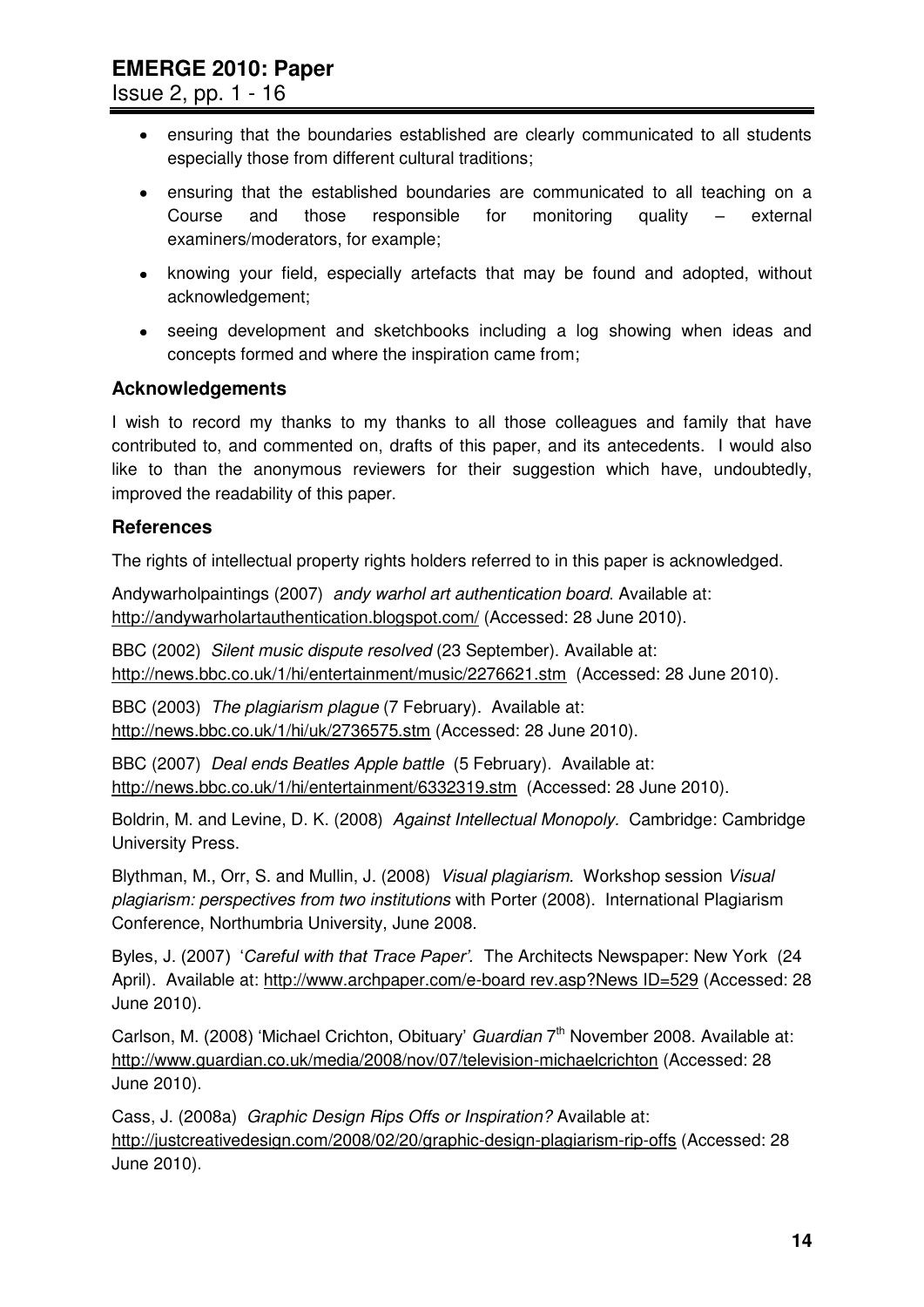## Issue 2, pp. 1 - 16

Cass, J. (2008b) *Blatant Design Rip Offs or Just Inspiration?* Available at[:http://justcreativedesign.com/2008/05/28/graphic-design-plagiarism-rip-offs-2](http://justcreativedesign.com/2008/05/28/graphic-design-plagiarism-rip-offs-2) (Accessed: 28 June 2010).

Cox, G. (2005) *Cox Review of Creativity in Business: building on the UK's strengths.* London: HM Treasury. Available at:

[http://webarchive.nationalarchives.gov.uk/+/http://www.hm-](http://webarchive.nationalarchives.gov.uk/+/http:/www.hm-treasury.gov.uk/independent_reviews/cox_review/coxreview_index.cfm)

[treasury.gov.uk/independent\\_reviews/cox\\_review/coxreview\\_index.cfm](http://webarchive.nationalarchives.gov.uk/+/http:/www.hm-treasury.gov.uk/independent_reviews/cox_review/coxreview_index.cfm) (Accessed: 28 June 2010).

Editorial Photographers: UK & Ireland (2007) *Getty Images wins 'plagiarism' appeal over look alike photograph.* Available at [http://www.epuk.org/news/233/getty-images-wins](http://www.epuk.org/news/233/getty-images-wins-plagarism-appeal)[plagarism-appeal](http://www.epuk.org/news/233/getty-images-wins-plagarism-appeal) (Accessed: 28 June 2010).

Friedman, T. (2005) *The World is Flat.* London: Allen Lane.

Gardiner, B. (2008) *Wired Apple to New York City: Bite Me.* [Online] *http://www.wired.com/techbiz/it/news/2008/04/apple\_vs\_apple#* Formal Court document available at: [http://www.wired.com/images/pdf/apple\\_opposition.pdf](http://www.wired.com/images/pdf/apple_opposition.pdf) (Accessed: 28 June 2010).

Gaoneng, Y. (2008) Conversation with Mic Porter, 19 May.

Gates, R. M. (2008) Remarks of the US Secretary of Defense at Maxwell-Gunter Air Force Base, Montgomery Alabama, April 21, 2008. Available at:

<http://www.defenselink.mil/transcripts/transcript.aspx?transcriptid=4214>(Accessed: 28 June 2010).

International Plagiarism Conference (2008) *3 rd International Plagiarism Conference – Transforming practice for an authentic future.* 23 - 25 June 2008. City Campus East, Northumbria University, Newcastle-upon-Tyne.

Irish Independent (2007) *Dunnes Stores copied rival's fashion designs, court hears*  Available at: [http://www.independent.ie/national-news/dunnes-stores-copied-rivals-fashion](http://www.independent.ie/national-news/dunnes-stores-copied-rivals-fashion-designs-court-hears-1114874.html)[designs-court-hears-1114874.html](http://www.independent.ie/national-news/dunnes-stores-copied-rivals-fashion-designs-court-hears-1114874.html) (Accessed: 28 June 2010).

Kidder, J. T. (1981) *The Soul of the New Machine*. New York: Atlantic, Little-Brown.

Lehrer, T. (1960) *An evening wasted with Tom Lehrer.* LP Record: Decca SKL4097.

Lethem, J. (2007) The ecstasy of influence: A plagiarism. *Harpers Magazine*, February.

Madslien, J. (2007) *Chinese copy row reaches car show.* Available at:

[http://news.bbc.co.uk/1/hi/business/6989384.](http://news.bbc.co.uk/1/hi/business/6989384)stm (Accessed 28 June 2010).

Merton, R. (1965) *On The Shoulders of Giants: A Shandean Postscript.* New York: Free Press.

Newton, Sir Isaac (1675) In a letter to Robert Hooke, dated 5 February 1675.

Ryder, K. F. (1992) *United States Patent D389279 - Wood grain lipstick case*. Available at: <http://www.freepatentsonline.com/D389279.html>(Accessed: 28 June 2010).

RTE (2007) *Dunnes loses clothes design case.* Available at*:*  <http://www.rte.ie/business/2007/1221/dunnes.html> (Accessed 28 June 2010).